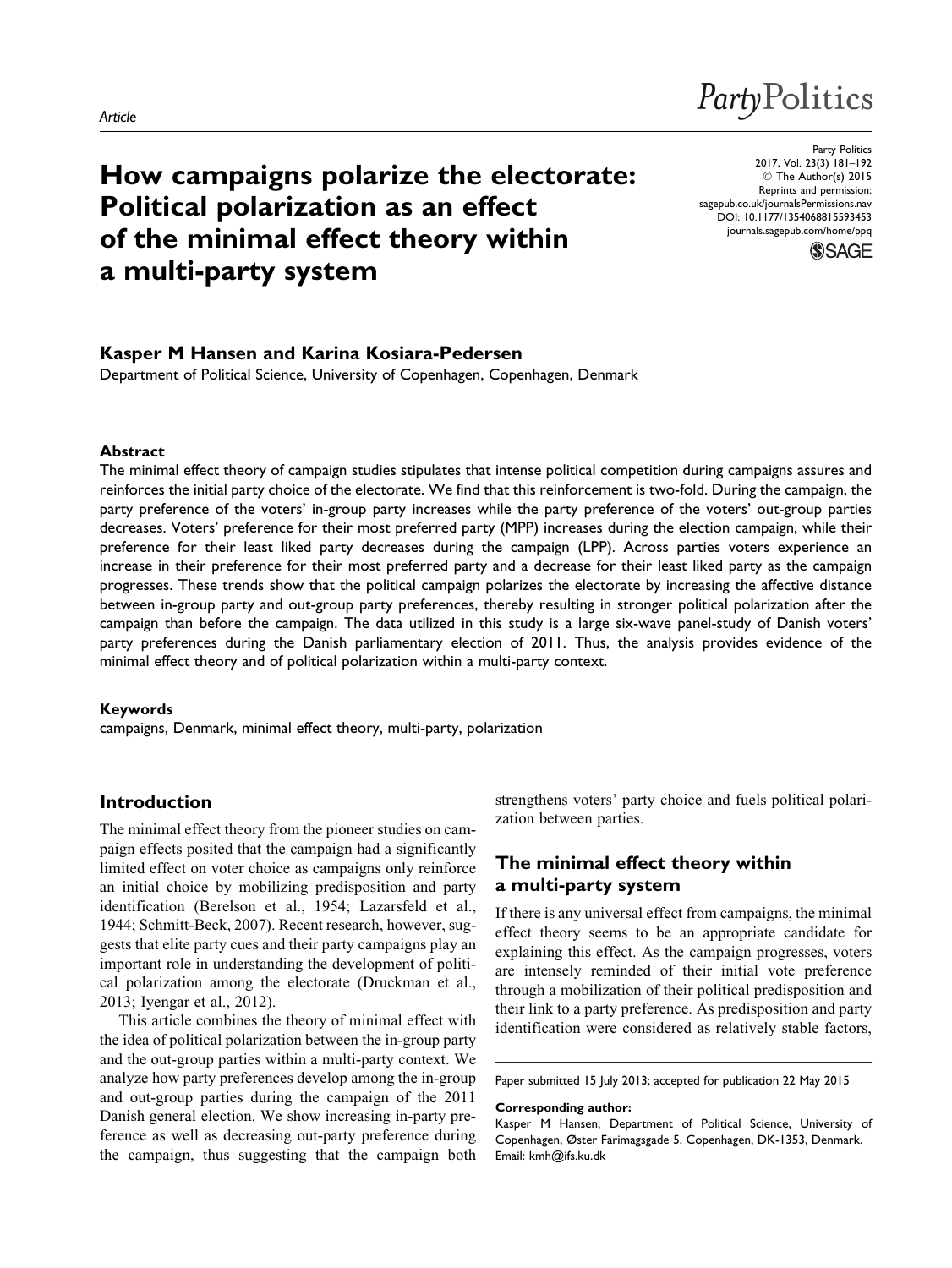so, too, was the vote choice regardless of the campaign. In this sense, the campaign reassured voters of their choice by activating a stable set of predispositions in the vote choice (Berelson et al., 1954; Campbell et al., 1960). Due to the high level of information regarding politics, policies and candidates, campaigns provide voters with information that helps them vote according to their predispositions (Brady and Johnston, 2006; Gelman and King, 1993; Holbrook, 1996; Johnston et al., 1992; Popkin, 1991; Schmitt-Beck and Farrell, 2002). During the high intensity campaign period when all candidates and parties are campaigning, it could be argued that all of the pieces of information provided will balance each other out and hence equalize the impact of the campaign and result in, more or less, a status quo.

Furthermore, studies highlight that the selective nature of voters' perceptions and recollections of the campaign tend to reinforce the intermediated choice. For example, liberals tend to focus on liberal news channels (exposure) and tend to process and remember primarily liberal frames (perception) of the issues, which ultimately serve only to reinforce rather than to challenge their vote choice (Festinger, 1957; Hansen, 2004; Iyengar, 1990; Kinder and Sears, 1985; Leeper, 2014). For example, voters inclined to vote 'no' on a referendum tend to learn the factual premises supporting their position prior to the referendum and vice versa (Hansen, 2004). Similarly, Hansen and Pedersen (2008) find that voters tend to explore the website of the parties with which they are inclined to agree with. Therefore, what basically happens during a campaign is that voters seek confirmation of their initial hunch regarding party choice.

In sum, the minimal effect theory argues that political campaigns reinforce initial party choice by mobilizing party attachment and party identification.

The minimal effect and the degree of political polarization are well documented within the US two-party system. However, these two concepts may not apply to multi-party systems in a similar vein. Elections in multi-party systems differ markedly from elections in two-party systems. Although many issues may be at play, the competition in two-party systems is one-dimensional as there is one battleground, namely that between the two parties. In multi-party systems, there are multiple battlegrounds within multidimensional systems. While proximate parties compete for the same votes, they are also cooperating, to a greater extent, either to form a government coalition or to form an alternative government in opposition. Multi-party systems provide voters not only with more choices but also with more parties to attract voters within the group of cooperating parties. Voters are essentially tied into a complex web of information on multiple parties and issues that on Election Day must result in a single vote being cast for one among the many competing parties and candidates. Whereas voters' choices in two-party systems are among party A, party B and abstention, voters in multi-party systems must choose among several parties that, almost to the same degree, closely represent their views on the relevant policy issues. Accordingly, party choice is simply not that simple within multi-party systems.

Following from this, with respect to measuring voter choice within multi-party systems, the intended vote choice provides only a single statement about the complex process of choosing between multiple parties. Intended vote choice says nothing about the strength of the party choice, whether the choice was a close call between many parties or whether the choice was strong and without doubt. To unfold the vote choice in multi-party settings, we ask voters to assess all parties on a scale from 0 (dislike) to 10 (like). This measure of party preference allows us to investigate vote choice in much more detail (van der Brug et al., 2007). However, in our case, as we have eight running parties, thus we have eight dependent variables. To overcome this problem, we introduce Most Preferred Party (MPP). MPP is a party preference (on a 0 to 10 dislike-to-like-scale) for the party for which the voter has the strongest preference immediately after the election. For almost all voters this corresponds to the party they actually voted for. In this way we can collapse the eight party variables into one dependent variable (MPP). Furthermore, it also gives us the advantage that we can follow the development on MPP throughout the campaign as we have up to six waves for each individual in our panel-study.

# Hypotheses

On the basis of the minimal effect theory and the additional considerations as stated herein, we propose three hypotheses on the development of party preferences and general party preference formation within a multi-party setting.

The first hypothesis  $(H_1)$  is the *enhancement hypothesis*, which argues that MPP will increase during the campaign. This hypothesis is fueled by our expectation from the minimal effect theory, stipulating that voters seek confirmation of an initial vote hunch along with increased selective perception of party cues as information over the campaign intensify (Druckman et al., 2013; Nicholson, 2012). Furthermore, according to social identity theory, this reasoning is strengthened with respect to in-group affiliation, which directly corresponds to stronger biases when assessing opponents (Iyengar et al., 2012).

The enhancement hypothesis is also supported by the fact that as the campaign progresses fewer voters tend to be in doubt about what to vote, even though as much a 20% of the voters were still in doubt the day before the election under investigation (Hansen 2014b). From the enhancement hypothesis we would expect that polarization increases with the decision on which party to support. Furthermore, undecided voters still have preferences for each of the running parties, which suggest that most of the undecided voters have a good hunch on what they will end up voting.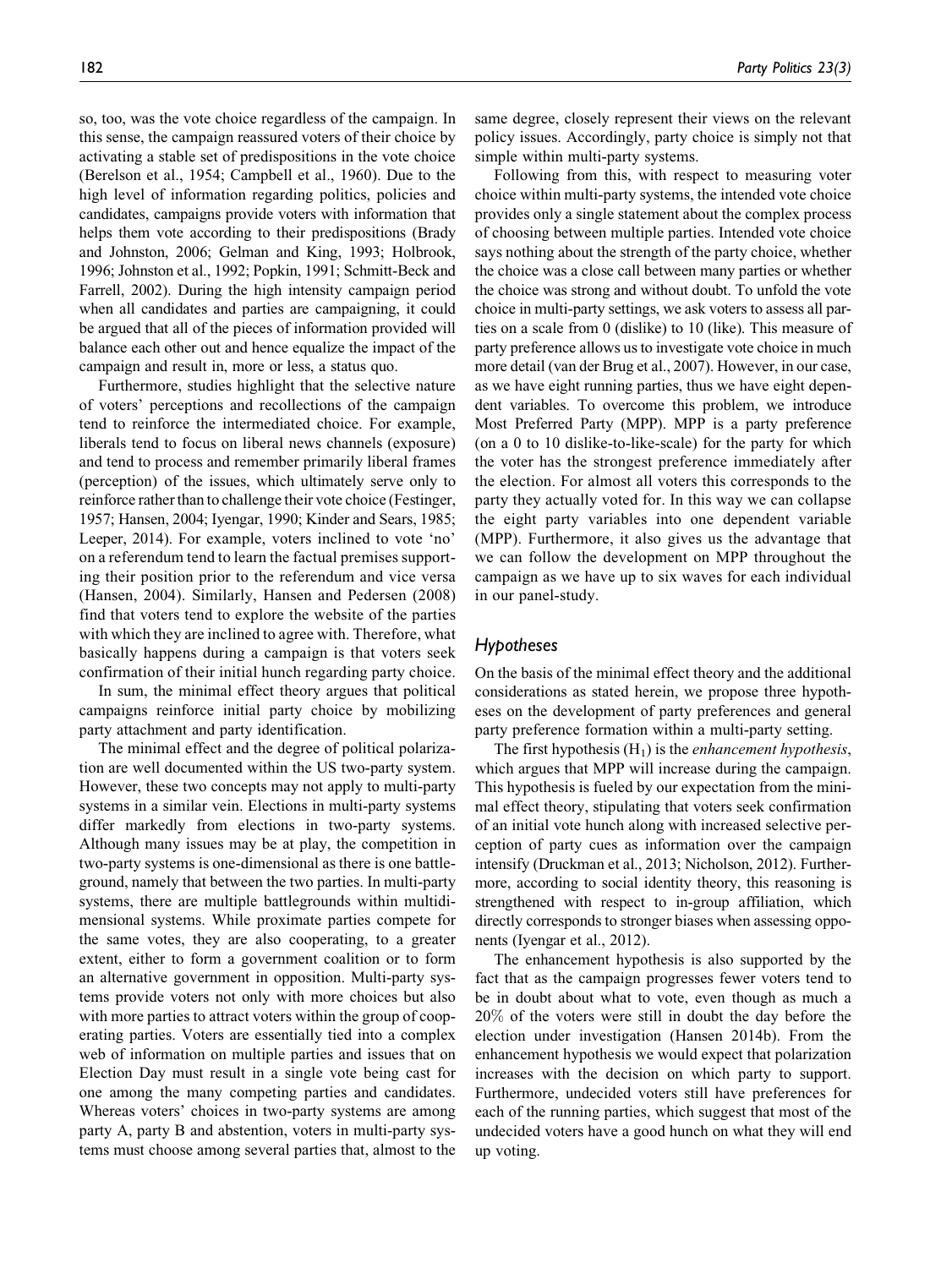The second and third hypotheses are concerned with political polarization (Dilliplane, 2014; Fiorina and Abrams, 2009; Hetherington, 2009; Zaller, 1992). Following Iyengar et al. (2012), we operationalize political polarization as the affective distance between in-group party and out-group parties. Voters not only favor more strongly the party or party bloc which they prefer, but they also express stronger opposition to the opposing parties. That is, as the campaign progresses, we find political polarization along party lines as the preference for the in-group party increases and the preference for the out-group parties decreases more significantly. The reasons for political polarization during the campaign include selective exposure and the perception of party cues as determined by initial party attachment (Nicholson, 2012). Coined by the concept of the media's "echo chambers" in Capella and Jamieson (2009) where stereotypes of opponents are being repeated and echoed in chambers, the nature of especially negative campaigns tends to increase polarization as it reinforces a partisan bias in regard to assessing in-group and out-group political viewpoints (Arceneaux and Johnson, 2013; Iyengar et al., 2012; Levendusky, 2013). In a multi-party system organized into two governing blocs, hypothesis 2  $(H<sub>2</sub>)$ , the bi-polarization hypothesis, posits that voters' increased party preference for the main party within the bloc for which they intend to vote corresponds to a decreasing party preference for the main party in the opposing bloc. The main party in either bloc is the largest party and the one promoting a candidate for Prime Minister.

Hypothesis 2 resembles what happens in two-party systems. However, hypothesis 2 must be supplemented to account for the character of multi-party systems. Even if there are two main parties within a multi-party system that have Prime Minister candidates, it is relevant to consider what happens to party preferences across the entire political spectrum. Hence, we propose hypothesis 3 based on the differences in party preference across the campaign, that is, the *multi-polarization hypothesis*  $(H_3)$ . This hypothesis proposes that party preferences polarize as the campaign progresses for all voters across all eight running parties irrespectively of their final vote choice. Voters will increase party preference for their own party and decrease the preference for the party they dislike the most.

# Method and context

The data are collected within the context of the Danish multi-party system. In Denmark, election dates are not fixed as it is the prerogative of the Prime Minister to call for an election, and she may call for one at any time within the four-year-term period. Elections are usually called three weeks in advance, which makes election campaigns short and intensive. The election system is highly proportional, divided into 10 districts and 92 multi-member constituencies. The electoral threshold is 2%, 135 seats are distributed in the 10 districts and 40 seats adjustment seats. The vote can either be for a candidate running for a party or the party. About 50% cast a vote for a candidate (Bengtsson et al., 2014; Elklit, 2008). The gross electoral volatility was 32.7% between the 2007 and 2011 election and has been at about that level since 1994 (Hansen, 2014a).

As parties dominate candidate recruitment and monopolize representation in parliament, there are no public primaries, all candidates have an indispensable party label, and all relevant parties and candidates are known well in advance of the campaign. The eight parties represented in parliament prior to the election were also represented after the election, hence no change in the party system. The election that enabled this data collection was called on 26 August 2011 and held on 15 September 2011. All parties competing in the election supported either the incumbent Liberal Prime Minister or the Social Democratic challenger; it was the latter who won the election (for more information on the election and Danish parties, see Kosiara-Pedersen, 2012; Stubager et al., 2013).

The data applied are derived from the research project titled Online Panel of Electoral Campaigning (OPEC), which was composed of a six-waves panel-design and several experiments (Hansen, 2008; Hansen et al., 2012; Hansen and Pedersen, 2012, 2014). In this study, we utilize the full OPEC data as a six-wave panel-study whereby we are able to follow the campaign very closely at the individual level.

The questions used to assess Most Preferred Party (MPP) consider the preference in each wave for the party the voter eventually ended up having the strongest preference for. For almost all voters this corresponds to the party they actually voted for. The party preference question is the classic question on whether the voter likes/dislikes the parties, measured on a 0 to 10 scale, where 0 stands for 'dislikes' and 10 reflects 'likes very much'.<sup>1</sup> These questions show the extent to which voters like each of the eight parties represented in parliament. We also introduce the Least Preferred Party (LPP), i.e. the party preference in each wave for the party the voter like the least by the end of the campaign. The few respondents who replied ''don't know'' are excluded (this amounts to less than 2.4%). In combination these two variables, MPP and LPP, provide an assessment of how the voters' party preferences develop during the campaign; i.e. party preferences are measured by the 0 to 10 dislike/like scale throughout the paper.

#### Analyses

In the analyses, we first show the development of MPP among the electorate at large as a pure descriptive analysis. We then turn to the analyses of the enhancement hypothesis  $(H_1)$ , bi-polarization hypothesis  $(H_2)$  and multi-polarization hypothesis  $(H_3)$  using fix effects time-series analysis to make the most use of the six-waves panel-study.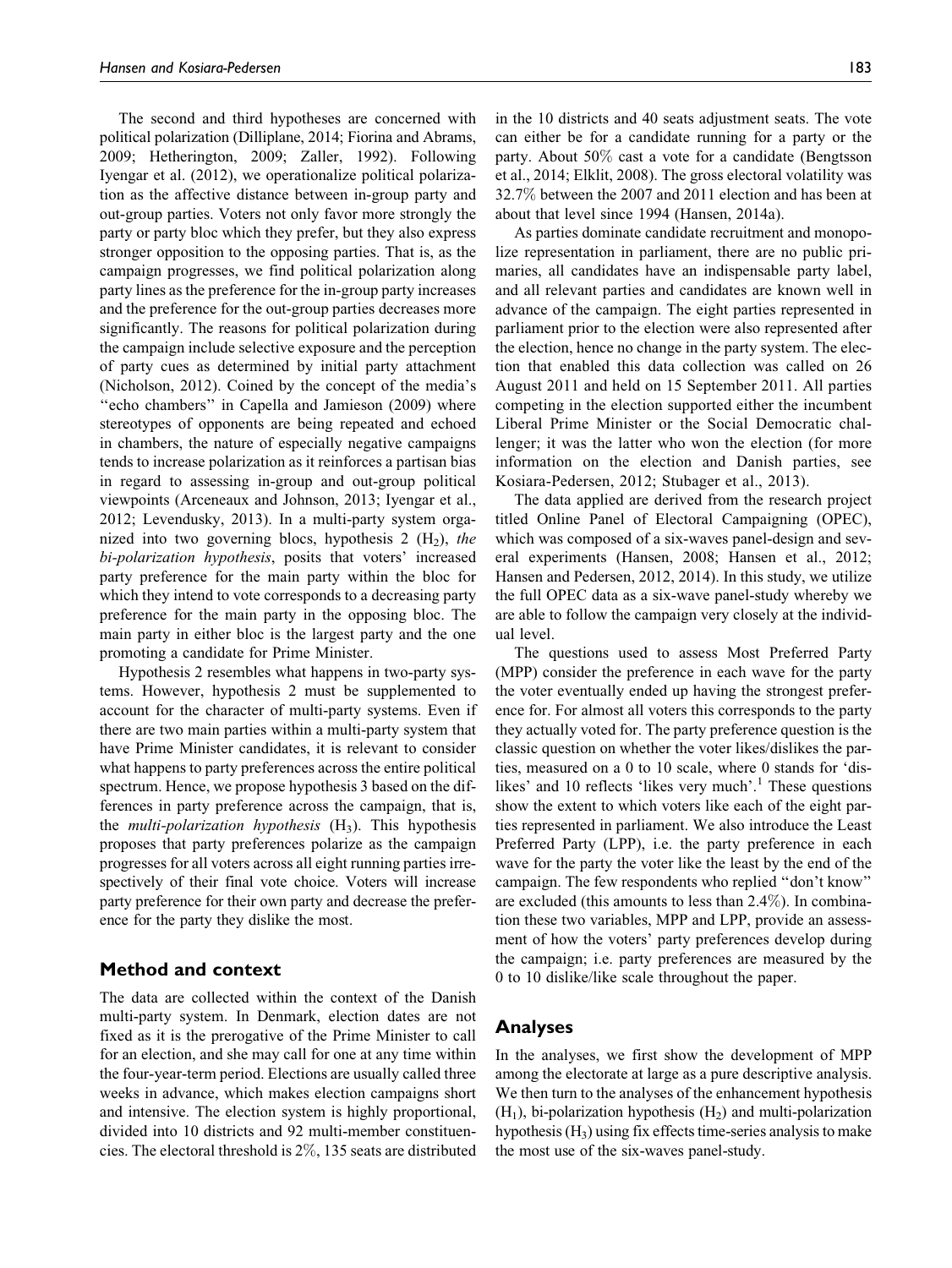

Figure 1. Party preference across the campaign,  $N = 2506-8289$  in each wave.

# Development of sympathy for most and least preferred party

First, Figure 1 shows the development of MPP on the left axis across each of the six waves as the campaign progresses. MPP increases significantly from 7.05 to 8.43 during the campaign; i.e. voters like their preferred party more and more as the campaign progresses. Second, Figure 1 shows the development for the Least Preferred Party (LPP) with the scale on the right axis. LPP significantly decreases from 2.47 prior to the intensive campaign period to 0.64 immediately after the election; hence, a marked increase in voters' dislike of their least preferred party as the campaign progresses.

The largest increases happen for both MPP and LPP in the weeks before the election is called and in the final week of the election campaign. One interpretation of this finding is that when the election is announced, voters prepare for the election by stepping up for their preferred party by liking them more and disliking the strongest opponent more as well. In the final week of the campaign, voters in doubt about what to vote eventually have to come to a decision which goes hand in hand with a final increase in like of MPP and dislike of LPP. (See Appendix Table 1 for descriptive statistics on the development presented in Figure 1).

The findings of increasing MPP and decreasing LPP in combination imply that the campaigns have a polarization effect on party preferences. There is a larger affective

distance between the most and least preferred parties. If we measure political polarization as the distance between the MPP and LPP (Figure 1), we find that polarization before the campaign was 4.58 (7.05–2.47) and that this is increased to 7.79 (8.43–0.64) after the campaign, thus confirming the significant affective polarization effect of the campaign. These effects will be analyzed at the individual level in the following sections with a time-series fix effect model.

# Enhancement of most preferred party (MPP) and least preferred party (LPP)

To provide a better understanding of the development at the level of the individual voter we apply a time-series fixed effect model to our six-wave panel-study. This allows us to account for individual heterogeneity regardless of whether these individual variables are observed or unobserved in the data. In this case it could be basic sociodemographic variables such as education, gender and age which can be assumed to be stable over the short period of a three week campaign, but it could also be variables such as party attachment or various psychological traces that would be expected to influence how the voters react to the campaign. The fixed effect model works by adding a dummy variable for each individual and thus provides an estimation of the within-subject effect of the campaign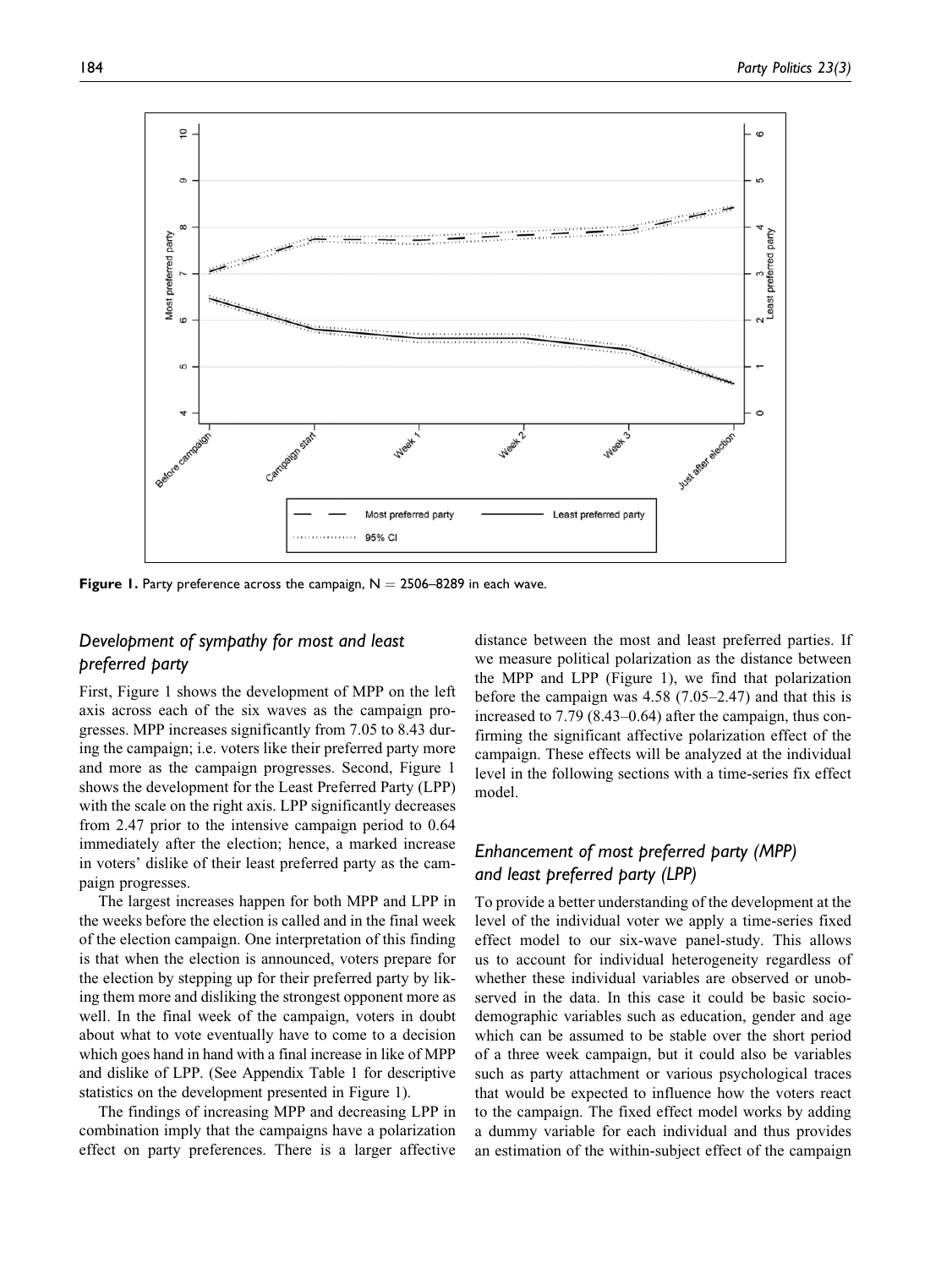

Figure 2. Predicted party preference across the campaign using fixed effect time-series model,  $N = 28,130/28,020$  voters = 8434.

controlled for individual characteristics whether it is observed or not. This implies that the fixed effect models control for time-invariant characteristics thus providing the net effect of the campaign for each voter over time. Another advantage is that the model also copes with missing data e.g. if a respondent misses a wave the fixed effect allows to control for this and keep the individual in the model. All in all, this model is a conservative, or pure, test of the campaign impact on the voter because we control for any effect from individual characteristics (Wooldridge, 2009).

Figure 2 presents predicted values of MPP (left axis) and LPP (right axis) from two models. The dependent variables are MPP and LPP, respectively, and the waves, included as dummies, are the only independent variables. The models apply individual fixed effects and use individual and wave robust cluster standard errors (see Appendix Table 2 for entire models). Hence, whereas Figure 1 presents the descriptive aggregate development in MPP and LPP, Figure 2 provides the aggregate development in MPP and LPP with the control for any changes in composition of the individual voter in each wave.

Figure 2 provides a similar development of MPP and LPP as the campaign progresses as the aggregate picture of Figure 1. We see increasing MPP and decreasing LPP, i.e. a polarization of party preferences during the campaign. But whereas Figure 1 was a description of the development in party preferences, the predicted values in Figure 2 are

controlled for individual time invariant-factors. Therefore we can be quite certain that it is the campaign which causes the change in party preferences. The models also allow for an interpretation of each coefficient from the model. For example, for a given voter, as the campaign moves from the time point before the campaign to the campaign start, MPP increases by 0.38 on the 0 to 10 scale, i.e. from 7.36 to 7.74 on the top curve between the first two waves in Figure 2.

Hypothesis 1 claims that MPP would increase as the campaign progresses. We found evidence both in the description in Figure 1 and through the time-series fixed effect model in Figure 2. Furthermore, the figures also presented evidence of the polarization of party preferences as the distance between MPP and LPP increases as the campaign progresses even with the strong time-invariant control that is applied in Figure 2. This implies that the campaign has a polarization effect on voters across their party preferences.

# Bi-polarization of party preferences

The analyses have, thus far, analyzed how much voters like or dislike their most and least preferred parties without taking into consideration the specific preference for the various parties within the multi-party system nor each individual voter's specific party choice. In the following analysis, we focus on the two largest parties within the Danish multi-party system, the Social Democrats and the Liberals.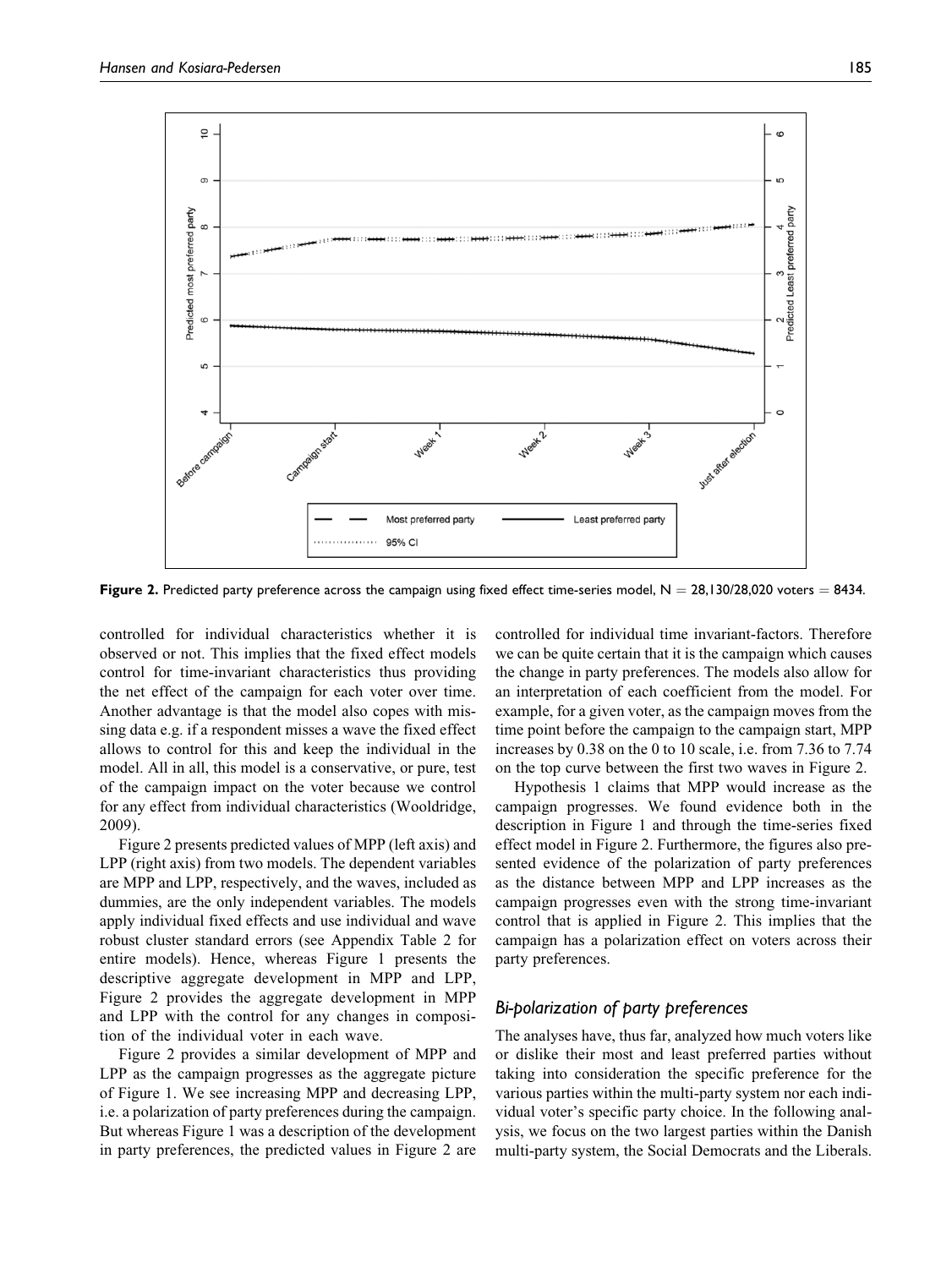

Figure 3. Predicted preference for Social Democats and Liberals using fixed effect time-series model,  $N = 28,130/28,020$  voters = 8434.

They are ideologically placed on each side of the political left-right spectrum and each head one of the two blocs in parliament. The Social Democrats are the largest party left of center, while the Liberals are the main party in the right of center on the traditional, economic left-right dimension. Furthermore, these two parties present the only two Prime Minister candidates in this election. This allows us to test the *bi-polarization hypothesis*  $(H<sub>2</sub>)$  that voters during the campaign have increased party preference for the main party within the bloc they eventually end up voting for, and vice versa, that voters decrease their party preference for the main party in the opposing bloc.

The dependent variables in Figure 3 are party preferences for the Social Democrats and for the Liberals and the independent variables are dummies for each of six waves. The models are divided into four separate models: rightleaning voters' preference for the Liberals, right-leaning voters' preference for the Social Democrats, left-leaning voters' preference for the Liberals, and left-leaning voters' preference for the Social Democrats.<sup>2</sup> Right-leaning voters are those voting for the four center-right and right parties, whereas the left-leaning voters are those voting for the four center-left and left parties. Again, the strong control for the effect of the campaign is applied through the timesseries fixed-effect model. (See Appendix Table 3 for entire models).

The preferences of the right-leaning voters (solid lines) are as expected by the bi-polarization hypothesis. During

the campaign the right-leaning voters increasingly like the main party in the bloc they voted for and dislike the main party in the opposing bloc. Right-leaning voters are clearly bi-polarized by the campaign.

The left-leaning voters, on the other hand, are quite stable when it comes to their preference for the main party in the bloc they vote for, i.e. the Social Democrats. Furthermore, they experience a slight increase in their preference for the main opposition party, i.e. the Liberals. The Liberals did increase their general support during the campaign which might be one explanation for this slight increase in the preference for their main opponent.

In sum, the *bi-polarization hypothesis*  $(H_2)$ , stating that voters during the campaign have increased preference for the main party within the bloc they eventually end up voting for and decreasing preference for the main party in the opposing bloc, is supported for the right of center voters but not for the left of center voters within the Danish multiparty system.

# Multi-polarization of party preference

However, as previously argued, multi-party systems work quite differently from two-party systems. To account for this, we propose and test the multi-polarization hypothesis  $(H<sub>3</sub>)$  which argues that all voters experience a polarization of their party preferences through an increased support for their most preferred party and a decreased support for their least preferred party.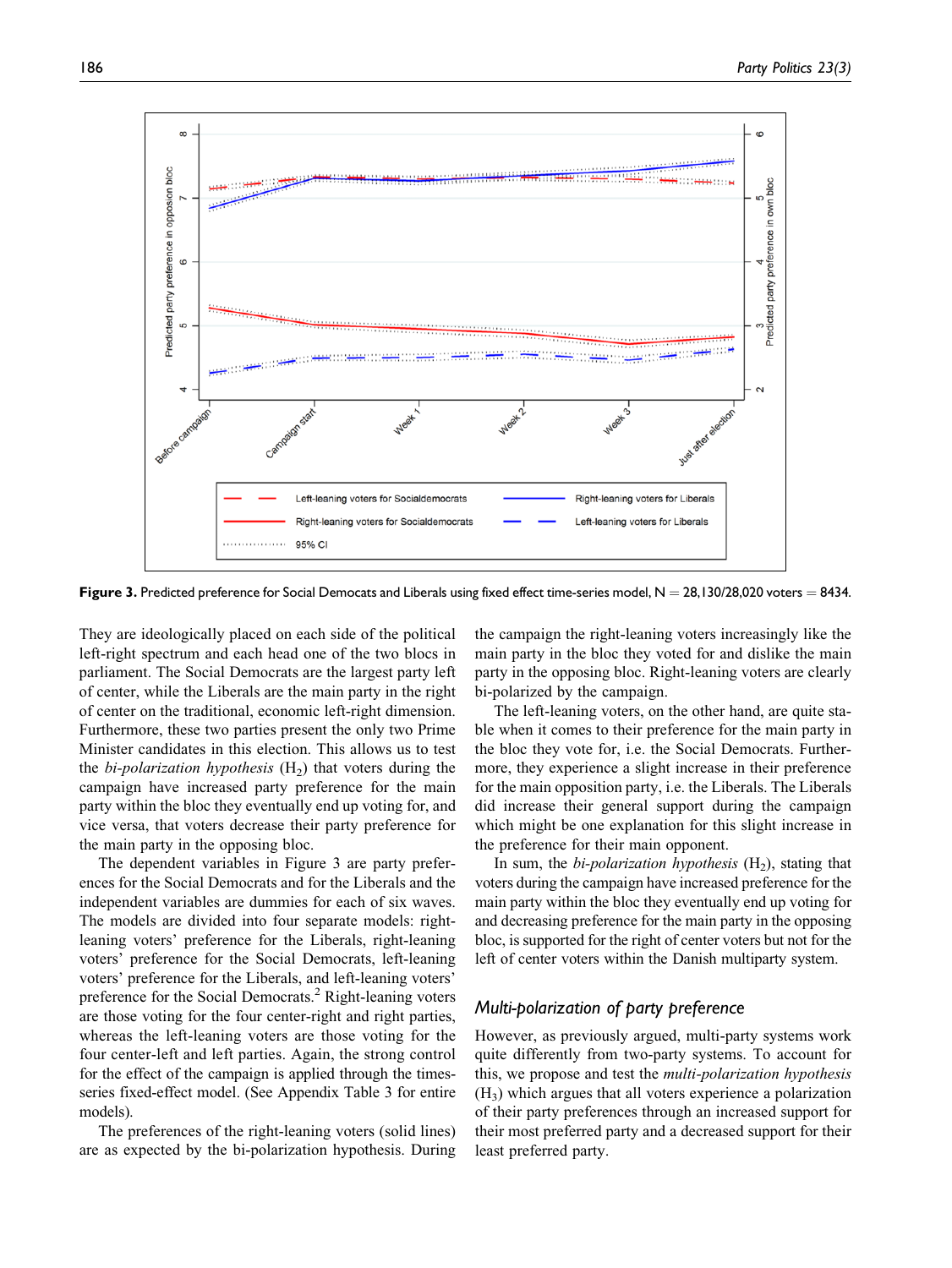

Figure 4. Predicted difference preference for parties using fixed effect time-series model,  $N = 28,138/28,020$  voters = 8434.

Figure 4 shows the difference between the voters' most and least preferred party in each wave during the campaign depending on what party they voted for. Again, the estimates are predicted probabilities from times-series fixed models divided on each party with the absolute difference between most and least preferred party as dependent variable and waves as the only independent variables. (See Appendix Table 4 for entire models).

Figure 4 clearly supports the multi-polarization hypothesis. All voters experience an increase in the difference between the party they liked the most and the party they disliked the most as the campaign progresses. The increase is apparent for all parties at all stages from before the intensive campaign period to immediately after Election Day. Figure 4 also shows that left-leaning voters, all colored red, have a stronger level of individual polarization than rightleaning voters, all colored blue, before the campaign as well as during the campaign. This implies that even though they show little development in their preference for the main party within their bloc, the Social Democrats (Figure 3), during the course of the campaign, show clear polarization when it comes to their own party choice. The explanation for this may be found in the specific context of this campaign where left-leaning voters were not all thrilled about the Social Democrats and their performance during the campaign.

Another interesting finding from the eight models presented in Figure 4 is that the two most extreme parties on the traditional, economic, redistribution dimension, the Red-Green Alliance placed on the far left and Liberal Alliance placed on the far right, both experience the largest increases in the polarization as the campaign progresses. An obvious explanation is that the political distance between the most and least preferred party is larger for these voters than for voters placed further towards the center of the political space. In addition, this could indicate that when voters have fewer parties to choose from their party preferences become clearer. Voters towards the ends of the political spectrum experience a smaller level of cross pressures from various parties when compared to the center of the political space. Their party choice may thus be firmer (Hansen et al., 2012). Transferred to a two-party system this would suggest that moderates experience a smaller degree of polarization than the hardliners within both parties (Levendusky, 2013).

Following on from the argument that political distance matters, it could also be mentioned that among the leftleaning voters there is a clear tendency towards a larger degree of polarization, the further towards the extreme the party is placed. The four red lines are placed in the order of the parties' place on the traditional, redistributive left-right dimension, where the voters of the party placed most to the left, the Red-Green Alliance, experience the largest degree of polarization, as mentioned above. They are followed by the voters of the Socialist People's Party, the Social Democrats and the Social Liberals. The same pattern is not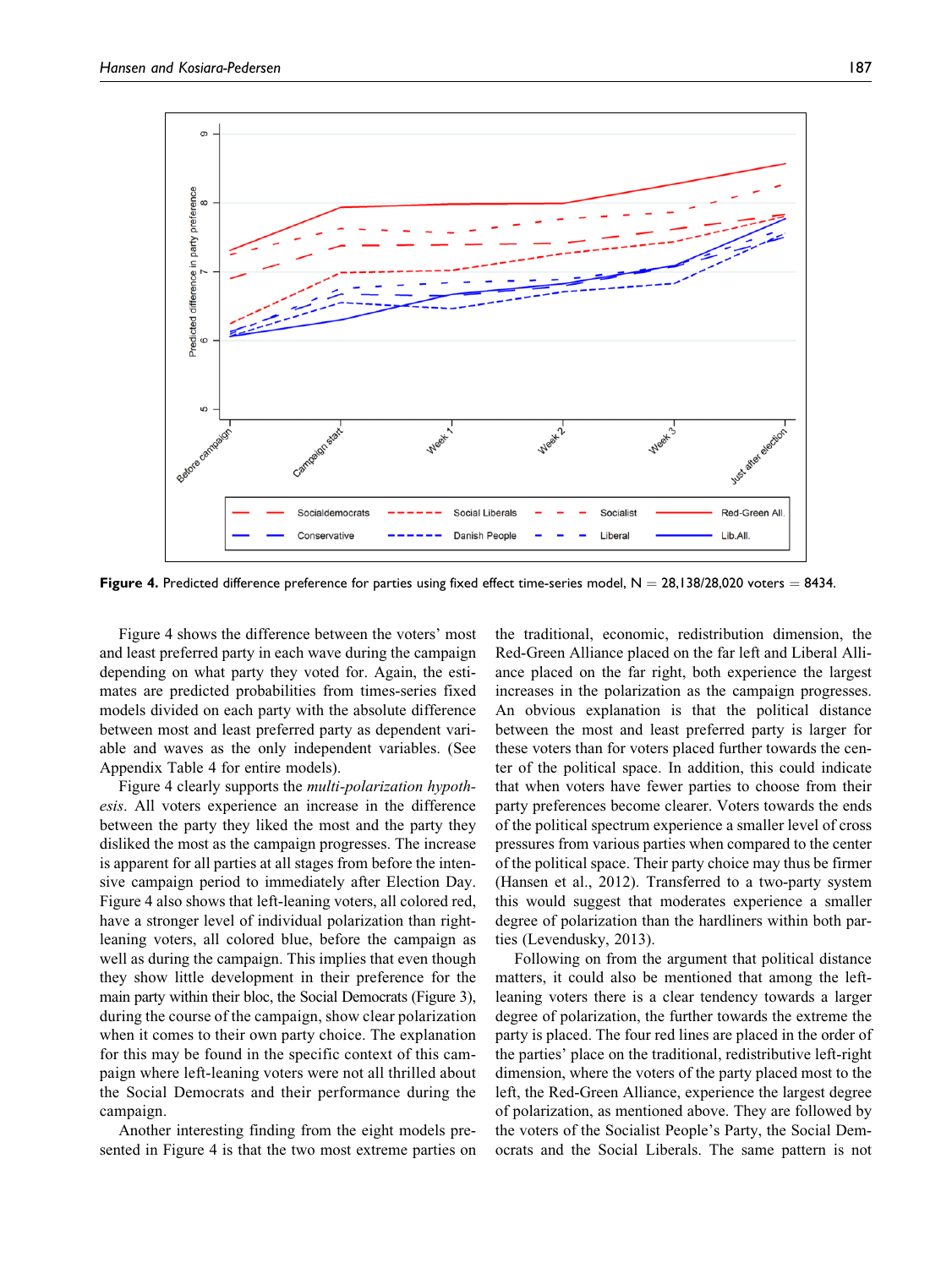found among the right-leaning voters which might be due to less clear place of these parties on the left-right dimension, where they are placed closer to each other than the left-of-center parties.

# Conclusion: Campaigns increase political polarization

Voters must navigate in a crowded political space within multi-party systems. However, on Election Day, they must compress their political preferences into a single mark on the ballot. We have developed and tested two variables, Most Preferred Party (MPP), which is the voter's preference for the party the voter prefers the most immediately after the election, and Least Preferred Party (LPP), which is the voter's preference for the party the voter dislikes the most immediately after the election. Both of these variables are measured six times across the campaign and thus provide a simple but compact operationalization of party preference in a multi-party system. We suggest that this operationalization would be fruitful for other analysis of party preferences in the multi-party context (see also de Sio and Weber, 2014).

During campaigns, the number of competing political messages is at its highest. The way that voters comprehend these mutable sources of often conflicting information seems to be by increasing their preference for their most preferred party and by decreasing their preference for parties they dislike the most. Hence, the political campaign results in a polarization of voters' party preferences across the political spectrum. By building on theories such as the minimal theory of campaign effects, campaigns reinforce voters' initial party choice, and social identity theory of in-group/out-group polarization suggests that these findings are entirely plausible. That is, campaigns do indeed matter, but for many voters the primary effect is reinforcement of initial party preference rather than a cause of party switching.

The *enhancement hypothesis*,  $H_1$ , (Figures 1 and 2) is confirmed. This hypothesis stipulates that voters' preference for their most preferred party (MPP) increases during the election campaign, while their preference for their least liked party decreases during the campaign. This is tested descriptively in Figure 1 and through the times-series fixed-effect model where all individual invariant variables are controlled for in Figure 2.

The *bi-polarization hypothesis*,  $H_2$ , (Figure 3) is supported by the right-leaning voters as their preference for the main party in their own bloc (Liberals) increases and their preference for the main party in the opposing bloc (Social Democrats) decreases as the campaign progress. However, it is not supported by the leftleaning voters.

Finally, we find support for the multi-polarization hypoth*esis*,  $H_3$ , (Figure 4) and argue that all voters experience an increase in their preference for their most preferred party and a decrease for their least liked party as the campaign progresses.

Political polarization is not just a two-party phenomenon. The analyses presented here clearly show that multi-party campaigns also fuel political polarization. The polarization is marked within the two blocs but also among the individual parties indicating that it is not the two-bloc nature of the case analyzed here that causes the polarization. Polarization also takes place within multiparty systems characterized by multiparty (minority) governments, a consensual nature of parliament with many (almost) unanimous legislative decisions and a high degree of cooperation.

Furthermore, political polarization takes place even within a campaign context almost entirely dominated by positive campaigning. Negative campaigning is very limited and the media climate is dominated by strong public service ideals of balanced and impartial news as well as the inclusion of all parties (Hansen and Pedersen, 2014). Even within such a campaign context that impedes strong political polarization, we find these clear effects. While this suggests that the selective perception (and less selective exposure) of party cues and voters' search for confirmation of initial vote choice may be the factors that drive polarization in our case, it also suggests that we could expect to see even greater polarization in multiparty systems with a higher level of negative campaigning.

Should we be concerned about the polarization effect of campaigns? We have seen that polarization drives the losing side to experience increased dissatisfaction with democracy (Iyengar et al., 2012); however, if this is due to intensive campaigning, which fades away between elections, we may be less concerned. Even with increasing polarization, we still see voters that are increasingly willing to change parties. Hence, it can be concluded that political polarization does not necessary lead to political entrenchment in the long run.

#### Appendix

Table 1. Average MPP and LPP: Descriptive statistics from Figure 1.

| Wave                | <b>MPP</b> | SD   | N    | LPP  | SD   | N    |
|---------------------|------------|------|------|------|------|------|
| Before campaign     | 2.47       | 2.80 | 8203 | 7.05 | 2.38 | 8289 |
| Campaign start      | 1.81       | 2.45 | 6087 | 7.75 | 2.19 | 6100 |
| Week I              | 1.62       | 2.27 | 2537 | 7.73 | 2.21 | 2543 |
| Week 2              | 1.62       | 2.31 | 2696 | 7.84 | 2.10 | 2695 |
| Week 3              | 1.37       | 2.16 | 2506 | 7.94 | 2.05 | 2512 |
| lust after election | 0.64       | 1.12 | 5991 | 8.43 | 1.42 | 5991 |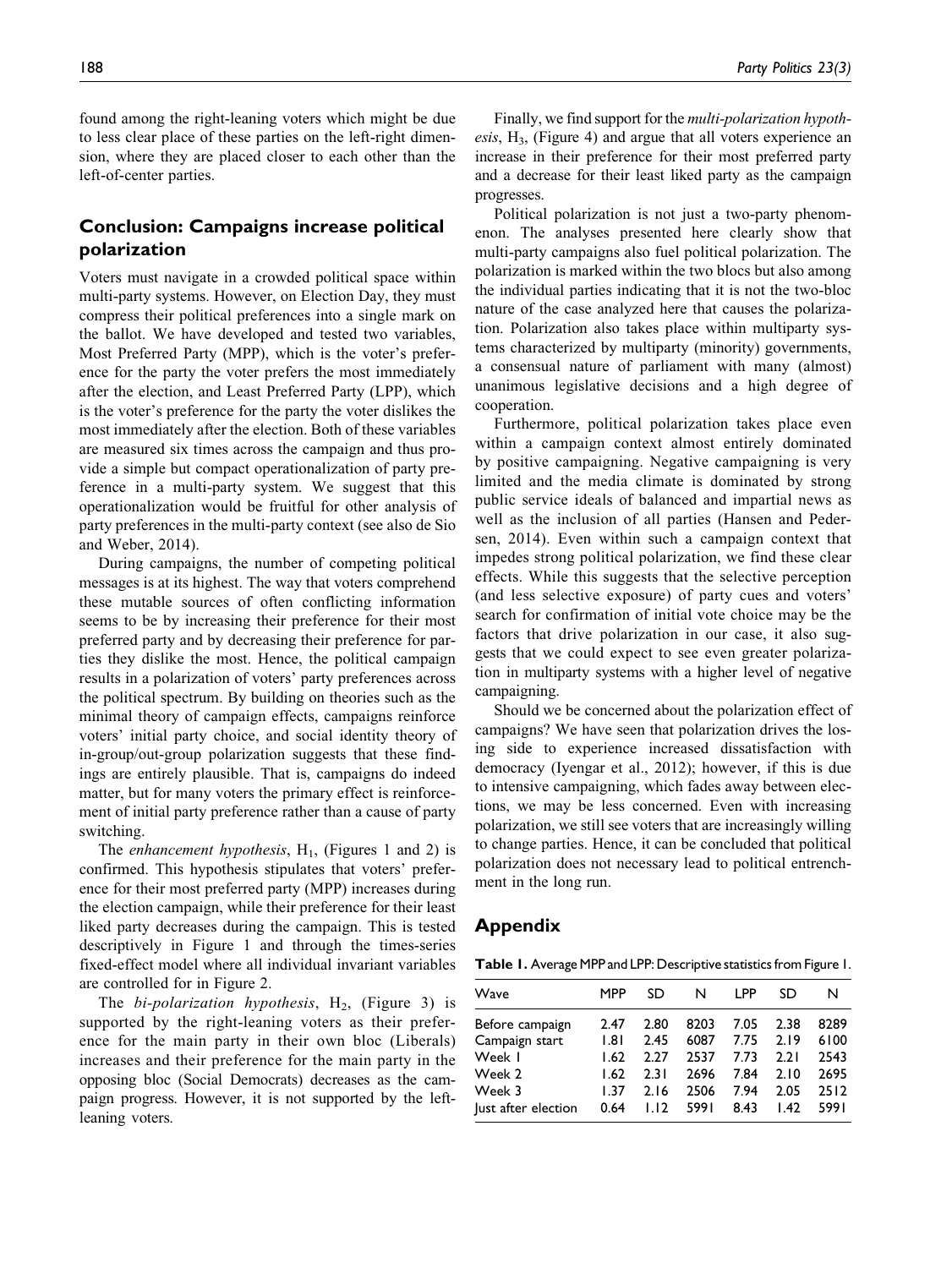| Table 2. Modeling party preference across the campaign (Models for Figure 2). |
|-------------------------------------------------------------------------------|
|-------------------------------------------------------------------------------|

|                        | <b>MPP</b>                         | LPP                                  |
|------------------------|------------------------------------|--------------------------------------|
| Campaigns starts       | $0.38^{***}$                       | $-0.08$                              |
| Week I                 | (0.02)<br>$0.37$ <sup>\$stek</sup> | (0.02)<br>$-0.12$ <sup>\$s\$\$</sup> |
| Week 2                 | (0.02)<br>0.41                     | (0.02)<br>$-0.19$                    |
| Week 3                 | (0.02)<br>0.49                     | (0.02)<br>$-0.29$ <sup>3</sup>       |
|                        | (0.02)<br>0.69                     | $(0.02)$<br>-0.60 <sup>***</sup>     |
| Just after election    | (0.02)                             |                                      |
| Constant               | 7.36                               | $(0.02)$<br>1.88                     |
| R <sub>2</sub>         | (0.01)<br>0.07                     | (0.01)<br>0.07                       |
| R <sub>2</sub> within  | 0.07                               | 0.07                                 |
| R <sub>2</sub> between | 0.20                               | 0.43                                 |
| R <sub>2</sub> overall | 0.05                               | 0.07                                 |
| Corr_i_u               | 0.12                               | 0.18                                 |
| Rho                    | 0.83                               | 0.88                                 |
| No. individuals        | 28,130                             | 28,020                               |
| Observations           | 8434                               | 8434                                 |

Note: Individual fixed effects model, Unstandardized beta coefficients, Robust standard error in parentheses \*p < 0.05; \*\*p < 0.01; \*\*\*p < 0.001. Ref. before the campaign.

Table 3. Modeling party preference for Social Democrats and Liberals across the campaign (Models for Figure 3).

|                        | Preference for Social<br>Democrats of left-leaning<br>voters | Preference for Social<br>democrats of right-leaning<br>voters | Preference for Liberals<br>democrats of left-leaning<br>voters | Preference for Liberals<br>of right-leaning<br>voters |
|------------------------|--------------------------------------------------------------|---------------------------------------------------------------|----------------------------------------------------------------|-------------------------------------------------------|
| Campaigns starts       | $0.19$ <sup>***</sup>                                        | $-0.26$                                                       | 0.24                                                           | 0.47                                                  |
|                        | (0.02)                                                       | (0.04)                                                        | (0.03)                                                         | (0.04)                                                |
| Week I                 | 0.16                                                         | $-0.33$ <sup>\$e}e}</sup>                                     | $0.25^{\degree}$                                               | $0.43^{\degree}$                                      |
|                        | (0.03)                                                       | (0.04)                                                        | (0.03)                                                         | (0.04)                                                |
| Week 2                 | 0.18                                                         | $-0.40$                                                       | 0.30                                                           | 0.51                                                  |
|                        | (0.03)                                                       | (0.04)                                                        | (0.04)                                                         | (0.04)                                                |
| Week 3                 | $0.15$ <sup>\$040}</sup>                                     | $-0.56$                                                       | 0.21                                                           | 0.59                                                  |
|                        | (0.03)                                                       | (0.04)                                                        | (0.03)                                                         | (0.04)                                                |
| Just after election    | 0.09                                                         | $-0.46$                                                       | 0.37                                                           | 0.74                                                  |
|                        | (0.02)                                                       | (0.03)                                                        | (0.03)                                                         | (0.04)                                                |
| Constant               | 7.15                                                         | 3.28                                                          | $2.26^{\circ}$                                                 | 6.84                                                  |
|                        | (0.02)                                                       | (0.02)                                                        | (0.02)                                                         | (0.02)                                                |
| R <sub>2</sub>         | 0.01                                                         | 0.04                                                          | 0.02                                                           | 0.08                                                  |
| R <sub>2</sub> within  | 0.01                                                         | 0.04                                                          | 0.02                                                           | 0.08                                                  |
| R <sub>2</sub> between | 0.00                                                         | 0.00                                                          | 0.00                                                           | 0.00                                                  |
| R <sub>2</sub> overall | 0.00                                                         | 0.01                                                          | 0.00                                                           | 0.02                                                  |
| Corr_i_u               | 0.00                                                         | 0.01                                                          | 0.00                                                           | $-0.01$                                               |
| Rho                    | 0.80                                                         | 0.73                                                          | 0.75                                                           | 0.73                                                  |
| No. individuals        | 3491                                                         | 2352                                                          | 3491                                                           | 2353                                                  |
| <b>Observations</b>    | 13,782                                                       | 9,393                                                         | 13,781                                                         | 9399                                                  |

Note: Fixed effects model, Unstandardized beta coefficients, Robust standard error in parentheses \*p < 0.05; \*p < 0.01; \*\*\*p < 0.001. Ref. before the campaign.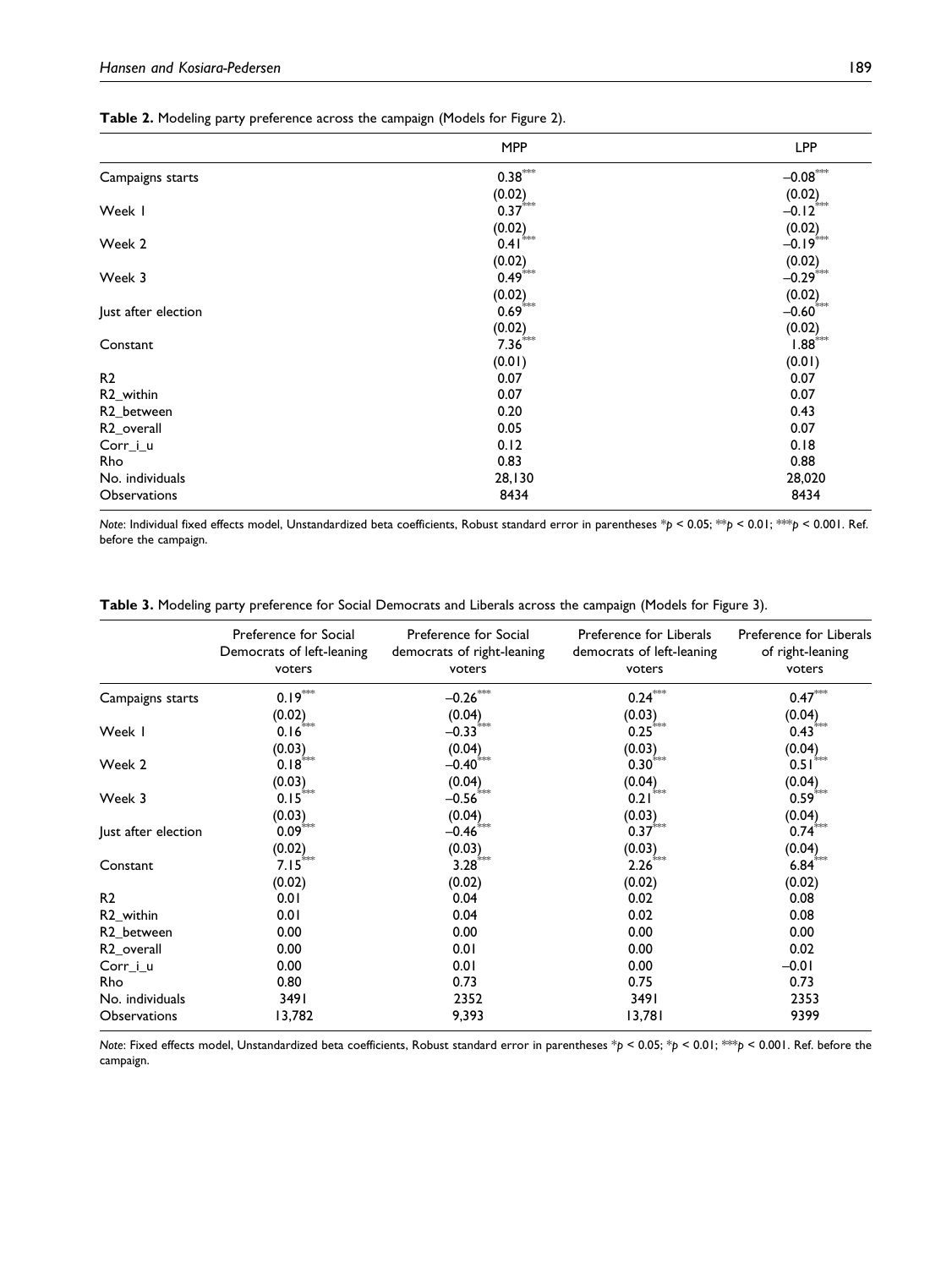|                                 | between MPP and<br>LPP for Social<br>Democrats<br>Difference    | between MPP<br>Social Liberals<br>and LPP for<br>Difference | Oifference betweer<br>Socialist People's<br>MPP and LPP for<br>Party | between MPP and<br>LPP for Red-Green<br>Difference<br>Alliance | Difference between<br>MPP and LPP for<br>Conservative<br>People's Party                          | Oifference between<br>MPP and LPP for<br>Danish People's<br>Party                                                                                                                                                                                                                                                                                                                                                                                            | between MPP<br>Difference<br>and LPP for<br>Liberals | iberal Alliance<br>between MPP<br>and LPP for<br>Difference |
|---------------------------------|-----------------------------------------------------------------|-------------------------------------------------------------|----------------------------------------------------------------------|----------------------------------------------------------------|--------------------------------------------------------------------------------------------------|--------------------------------------------------------------------------------------------------------------------------------------------------------------------------------------------------------------------------------------------------------------------------------------------------------------------------------------------------------------------------------------------------------------------------------------------------------------|------------------------------------------------------|-------------------------------------------------------------|
| Campaigns starts                | $0.48***$                                                       | $0.74***$                                                   |                                                                      |                                                                |                                                                                                  |                                                                                                                                                                                                                                                                                                                                                                                                                                                              |                                                      |                                                             |
| Week I                          |                                                                 |                                                             |                                                                      |                                                                |                                                                                                  |                                                                                                                                                                                                                                                                                                                                                                                                                                                              |                                                      |                                                             |
| Week <sub>2</sub>               |                                                                 |                                                             |                                                                      |                                                                |                                                                                                  | $\begin{array}{l} \begin{array}{c} \frac{1}{4} \\ 4 \\ 4 \\ 2 \\ 3 \\ 4 \end{array} \\ \begin{array}{l} \frac{1}{4} \\ 2 \\ 3 \\ 4 \end{array} \\ \begin{array}{l} \frac{1}{4} \\ 2 \\ 3 \\ 4 \end{array} \\ \begin{array}{l} \frac{1}{4} \\ 2 \\ 4 \\ 5 \\ 6 \\ 1 \end{array} \\ \begin{array}{l} \frac{1}{4} \\ 2 \\ 3 \\ 4 \end{array} \\ \begin{array}{l} \frac{1}{4} \\ 2 \\ 4 \\ 5 \\ 6 \\ 6 \end{array} \\ \begin{array}{l} \frac{1}{4} \\ 2 \\ 3 \\$ |                                                      |                                                             |
|                                 |                                                                 |                                                             |                                                                      |                                                                |                                                                                                  |                                                                                                                                                                                                                                                                                                                                                                                                                                                              |                                                      |                                                             |
| Week 3                          |                                                                 |                                                             |                                                                      |                                                                |                                                                                                  |                                                                                                                                                                                                                                                                                                                                                                                                                                                              |                                                      |                                                             |
| Just after election             |                                                                 |                                                             |                                                                      |                                                                |                                                                                                  |                                                                                                                                                                                                                                                                                                                                                                                                                                                              |                                                      |                                                             |
| Constant                        |                                                                 |                                                             |                                                                      |                                                                |                                                                                                  |                                                                                                                                                                                                                                                                                                                                                                                                                                                              |                                                      |                                                             |
|                                 |                                                                 |                                                             |                                                                      |                                                                |                                                                                                  |                                                                                                                                                                                                                                                                                                                                                                                                                                                              |                                                      |                                                             |
|                                 |                                                                 |                                                             |                                                                      |                                                                |                                                                                                  |                                                                                                                                                                                                                                                                                                                                                                                                                                                              |                                                      |                                                             |
| R2_within                       |                                                                 |                                                             |                                                                      |                                                                |                                                                                                  |                                                                                                                                                                                                                                                                                                                                                                                                                                                              |                                                      |                                                             |
| R2_between                      |                                                                 |                                                             |                                                                      |                                                                |                                                                                                  |                                                                                                                                                                                                                                                                                                                                                                                                                                                              |                                                      |                                                             |
| R2_overall                      |                                                                 |                                                             |                                                                      |                                                                |                                                                                                  |                                                                                                                                                                                                                                                                                                                                                                                                                                                              |                                                      |                                                             |
| $Corr_i \underline{\mathsf{i}}$ |                                                                 |                                                             |                                                                      |                                                                |                                                                                                  |                                                                                                                                                                                                                                                                                                                                                                                                                                                              |                                                      |                                                             |
| <u>နန</u>                       |                                                                 |                                                             |                                                                      |                                                                |                                                                                                  |                                                                                                                                                                                                                                                                                                                                                                                                                                                              |                                                      |                                                             |
| No. individuals                 | 1358                                                            | $\vec{r}$                                                   |                                                                      |                                                                | $\frac{373}{495}$                                                                                | $\frac{371}{484}$                                                                                                                                                                                                                                                                                                                                                                                                                                            |                                                      |                                                             |
| Observations                    | 527                                                             | 300C                                                        |                                                                      |                                                                |                                                                                                  |                                                                                                                                                                                                                                                                                                                                                                                                                                                              |                                                      |                                                             |
|                                 | Note: Fixed effects model, Unstandardized beta coefficients, Ro |                                                             |                                                                      |                                                                | bust standard error in parentheses *p < 0.05; **p < 0.01; ***p < 0.001. Ref. before the campaign |                                                                                                                                                                                                                                                                                                                                                                                                                                                              |                                                      |                                                             |

| I                          |
|----------------------------|
| $\vdots$                   |
|                            |
|                            |
|                            |
|                            |
|                            |
|                            |
|                            |
|                            |
|                            |
|                            |
|                            |
|                            |
|                            |
|                            |
|                            |
|                            |
|                            |
|                            |
|                            |
|                            |
|                            |
|                            |
|                            |
| $\frac{1}{2}$              |
|                            |
|                            |
|                            |
|                            |
|                            |
|                            |
|                            |
|                            |
|                            |
|                            |
|                            |
|                            |
|                            |
|                            |
|                            |
|                            |
|                            |
| l                          |
|                            |
|                            |
|                            |
| -<br>-<br>-<br>ć<br>į<br>l |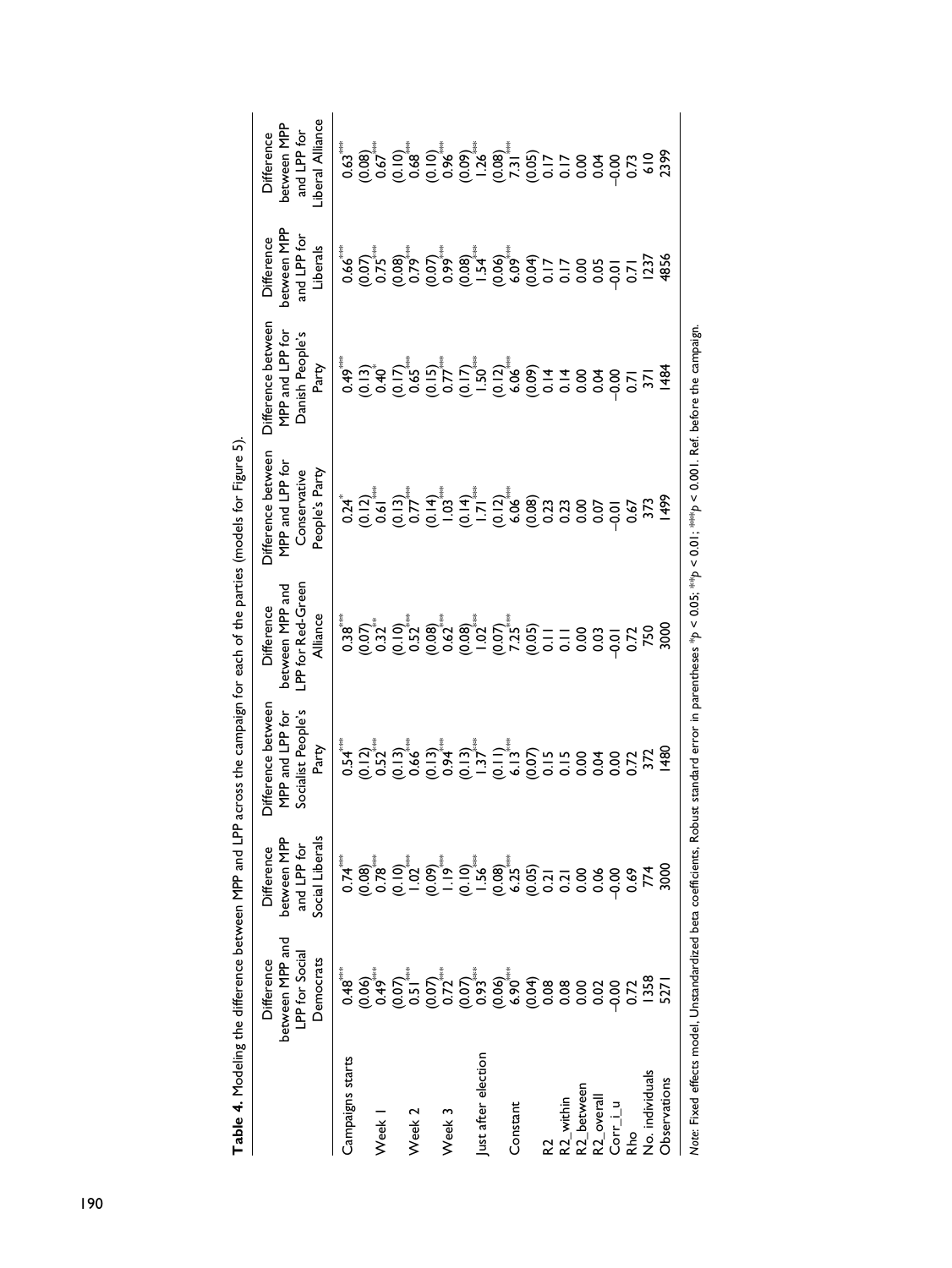#### Acknowledgements

A previous version was presented at MPSA 2012, Chicago, USA and at workshops at the Center for Voting and Parties 2012, University of Copenhagen. Thanks to the editors and reviewers at Party Politics, and to Martin Vinæs Larsen and Bolette Danckert, University of Copenhagen.

#### Declaration of conflicting interests

The author(s) declared no potential conflicts of interest with respect to the research, authorship, and/or publication of this article.

#### Funding

The author(s) disclosed receipt of the following financial support for the research, authorship, and/or publication of this article: The project is financed by the Danish Council for Independent Research (grant no. 09-063837).

#### **Notes**

- 1. The exact wording is "Hvor godt eller dårligt synes du om de enkelte partier? 0 meget dårligt . . . 10 meget godt, ved ikke" (How much do you like or dislike each party? 0 strongly dislike ... 10 like strongly, don't know'').
- 2. An alternative modeling would be to include all the independent variables in one model through interaction terms, but this would crowd-out the estimation of the first time-period as the individual fixed-effect would perfectly predict the initially preference level.

#### **References**

- Arceneaux K and Johnson M (2013) Changing Minds or Changing Channels? Chicago, IL: The University of Chicago Press.
- Bengtsson Å, Hansen KM, Harðarson O, et al. (2014) The Nordic Voter: Myths of Exceptionalism. Colchester: ECPR-Press.
- Berelson BR, Lazarsfeld PF and McPhee WN (1954) Voting: A Study of Opinion Formation in a Presidential Campaign. Chicago, IL: The University of Chicago Press.
- Brady HE and Johnston R (2006) Capturing Campaign Effects. Ann Arbor, MI: The University of Michigan Press.
- Campbell A, Converse PE, Miller EW, et al. (1960) The American Voter. Chicago, IL: The University of Chicago Press.
- Cappella JN and Jamieson KH (2009) Echo Chamber. New York: Oxford University Press.
- de Sio L and Weber T (2014) Issue yield: A model of party strategy in multidimensional space. American Political Science Review 108(4): 870–885
- Dilliplane S (2014) Activation, conversion, or reinforcement? The impact of partisan news exposure on vote choice. American Journal of Political Science 58(1): 79–94.
- Druckman JN, Peterson E and Slothuus R (2013) How elite partisan polarization affects public opinion formation. American Political Science Review 107(1): 57–79.
- Elklit J (2008) Denmark: Simplicity embedded in complexity (or is it the other way around?) In: Gallagher M and Mitchells P (eds) The Politics of Electoral Systems. Oxford: Oxford University Press, pp. 453–471.
- Festinger L (1957) Theory of Cognitive Dissonance. Stanford, CA: Stanford University Press.
- Fiorina MP and Abrams SJ (2009) Disconnect: The Breakdown of Representation in American Politics. Norman, OK: University of Oklahoma Press.
- Gelman A and King G (1993) Why are American presidential election campaign polls so variable when votes are so predictable? British Journal of Political Science 23(1): 409–451.
- Hansen KM (2004) Deliberative Democracy and Opinion Formation. Odense: University Press of Southern Denmark.
- Hansen KM (2008) The Effect of Political Campaigns Overview of the research Online Panel of Electoral Campaigning (OPEC). Paper presented at the XV NOPSA Conference, University of Tromsø, 6–9 August 2008.
- Hansen KM (2014a) Indledning. In: Hansen KM and Kosiara-Pedersen K (eds) Folketingsvalgkampen 2011 i perspektiv. Copenhagen: DJØF-forlag, pp. 26–36.
- Hansen KM (2014b) Mediernes meningsmålinger. In: Hansen KM and Kosiara-Pedersen K (eds) Folketingsvalgkampen 2011 i perspektiv. Copenhagen: DJØF-forlag, pp. 119–132.
- Hansen KM and Pedersen RT (2008) Negative campaigning in a multiparty system. Scandinavian Political Studies 31(4): 408–427.
- Hansen KM and Pedersen RT (2012) Efficiency of different recruitment strategies for web panels. International Journal of Public Opinion Research 24(2): 238–249.
- Hansen KM and Pedersen RT (2014) Valgkampens negative kampagnebudskaber. In: Hansen KM and Kosiara-Pedersen K (eds) Folketingsvalgkampen 2011 i perspektiv. Copenhagen: DJØF-forlag, pp. 133–152.
- Hansen KM, Kosiara-Pedersen K and Pedersen RT (2012) Online Panel of Electoral Campaigning (OPEC) – Facts about the Surveys. Copenhagen: University of Copenhagen, Department of Political Science, Centre for Voting and Parties (CVAP) Working Paper Series no. 4.
- Hetherington MJ (2009) Putting polarization in perspective. British Journal of Political Science 39(2): 413–448.
- Holbrook TM (1996) Do Campaigns Matter? Thousand Oaks, CA: Sage Publications.
- Iyengar S (1990) Shortcuts to political knowledge: The role of selective attention and accessibility. In: Ferejohn JA and Kuklinski JH (eds) Information and Democratic Processes. Chicago, IL: University of Illinois Press, pp. 160–185.
- Iyengar I, Sood G and Lelkes Y (2012) Affect, not ideology: A social identity perspective on polarization. Public Opinion Quarterly 76(3): 405–431.
- Johnston R, Blais A, Brady HE, et al. (1992) Letting the People Decide: Dynamics of a Canadian Election. Stanford, CA: Stanford University Press.
- Kinder DR and Sears DO (1985) Public opinion and political action. In: Lindzey G and Aronson E (eds) The Handbook of Social Psychology. New York: Random House, pp. 659–741.
- Kosiara-Pedersen K (2012) The 2011 Danish parliamentary election: A very new government. West European Politics 35(2): 415–424.